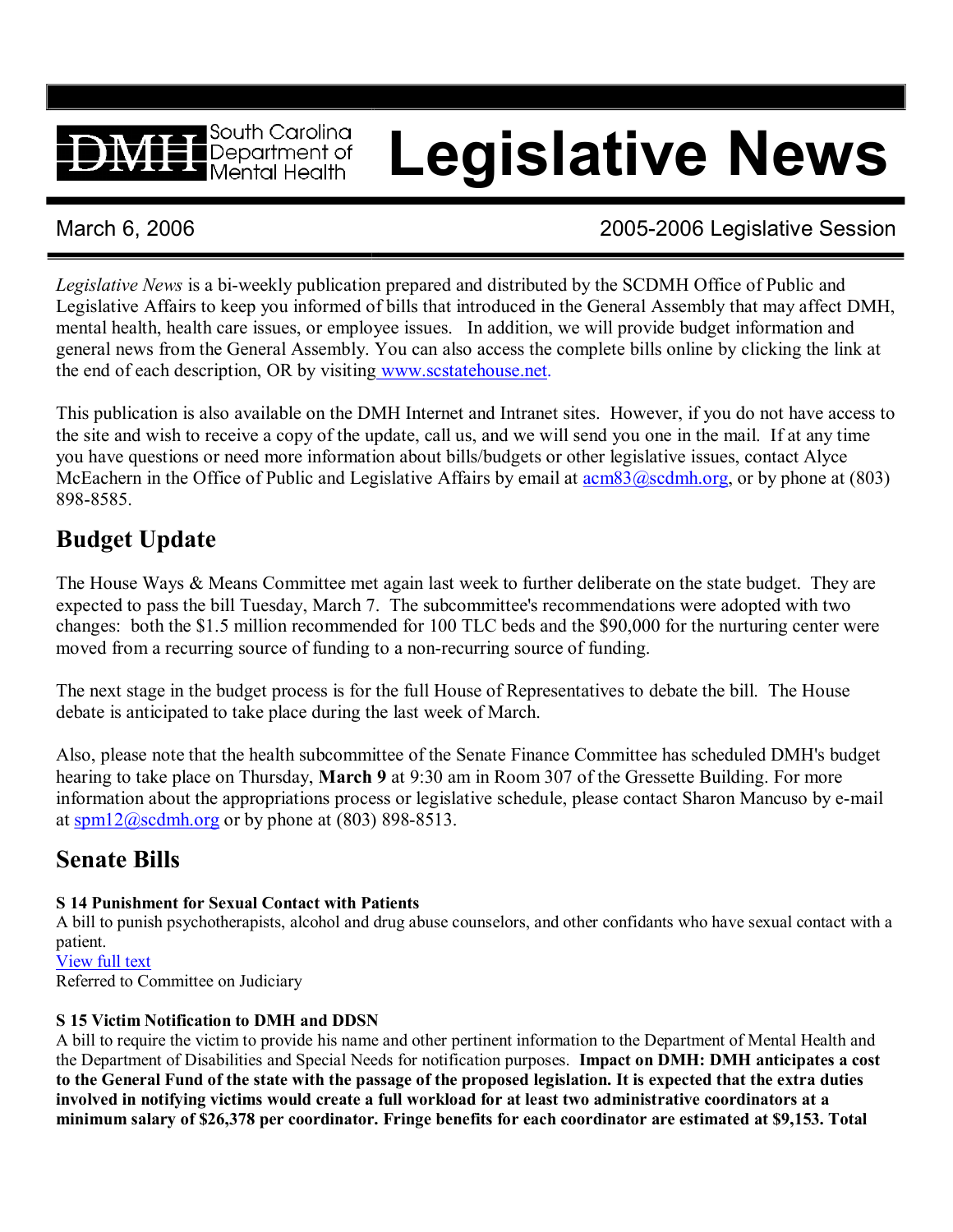#### **cost for two additional coordinators is estimated at \$71,062. It is unlikely that there would be any significant increase in other operating expenses based on the work generated.**

[View](http://www.scstatehouse.net/sess116_2005-2006/bills/15.htm) full text

Read third time and sent to House Judiciary

#### **S 59 Termination of TERI Plan to New Participants**

**Similar (H 3036)** A bill to close the Teacher and Employee Retention Incentive (TERI) program to new participants effective July 1, 2005. [View](http://www.scstatehouse.net/sess116_2005-2006/bills/59.htm) full text

Referred to Committee on Finance

#### **S 80 Restructuring Bill of 2005**

A bill to establish the Department of Behavioral Health Services and to establish within this department the divisions of Alcohol and Other Drug Abuse Services, Continuum of Care, and Mental Health by transferring to the Department of Behavioral Health Services the operations of the Department of Alcohol and Other Drug Abuse Services, the operations of the Continuum of Care for Emotionally Disturbed Children from the Governor's office, and the operations of the Department of Mental Health.

[View](http://www.scstatehouse.net/sess116_2005-2006/bills/80.htm) full text

Senate read third time and sent to House Committee on Ways and Means.

#### **S 93 Stalking and Harassment**

A bill to clarify penalties for stalking and harassment; to require that a mental evaluation must be made before bail is set on a stalking or harassment.

[View](http://www.scstatehouse.net/sess116_2005-2006/bills/93.htm) full text Referred to Committee on Judiciary

#### **S 99 Establishing the South Carolina Sunset Commission and Sunset Review Division of the Legislative Audit Council**

#### **Similar (H 3022, H 3150)**

A bill to establish the South Carolina Sunset Commission and a Sunset Review Division of the Legislative Audit Council. [View](http://www.scstatehouse.net/sess116_2005-2006/bills/99.htm) full text

Referred to Committee on Judiciary

#### **S 174 Purchase of Retirement Service Credit for Eligible Employees**

A bill to require agencies to purchase retirement service credit of up to three years for employees that would have been eligible, under normal circumstances, to retire within three years after being terminated as a result of an agency reduction in force caused by a mandated reduction in the agency budget and to provide that employees terminated as a result of a mandated reduction in the agency budget are eligible for state health and dental insurance and require that the employee and employer share of state health and dental insurance be provided to terminated employees for up to one year, to require that terminated employees returning to service within a two-year period have their benefits calculated as if there had been no break in service, and to permit these employees to purchase back retirement and leave benefits.

[View](http://www.scstatehouse.net/sess116_2005-2006/bills/174.htm) full text

Referred to Committee on Finance

#### **S 247 Mental Retardation, Related Disabilities, Epilepsy, Head Injuries, and Spinal Cord Injuries Act Similar (H 3154)**

A bill to make technical corrections, and to rename chapter 20, title 44 "South Carolina Mental Retardation, Related Disabilities, Epilepsy, Head Injuries, and Spinal Cord Injuries Act". 'Related disability' is a severe, chronic condition found to be closely related to mental retardation or to require treatment similar to that required for persons with mental retardation and must meet the following conditions:

(a) It is attributable to cerebral palsy, epilepsy, autism, or any other condition other than mental illness found to be closely related to mental retardation because this condition results in impairment of general intellectual functioning or adaptive behavior similar to that of persons with mental retardation and requires treatment or services similar to those required for these persons.

#### [View](http://www.scstatehouse.net/sess116_2005-2006/bills/247.htm) full text

Referred to Committee on Medical Affairs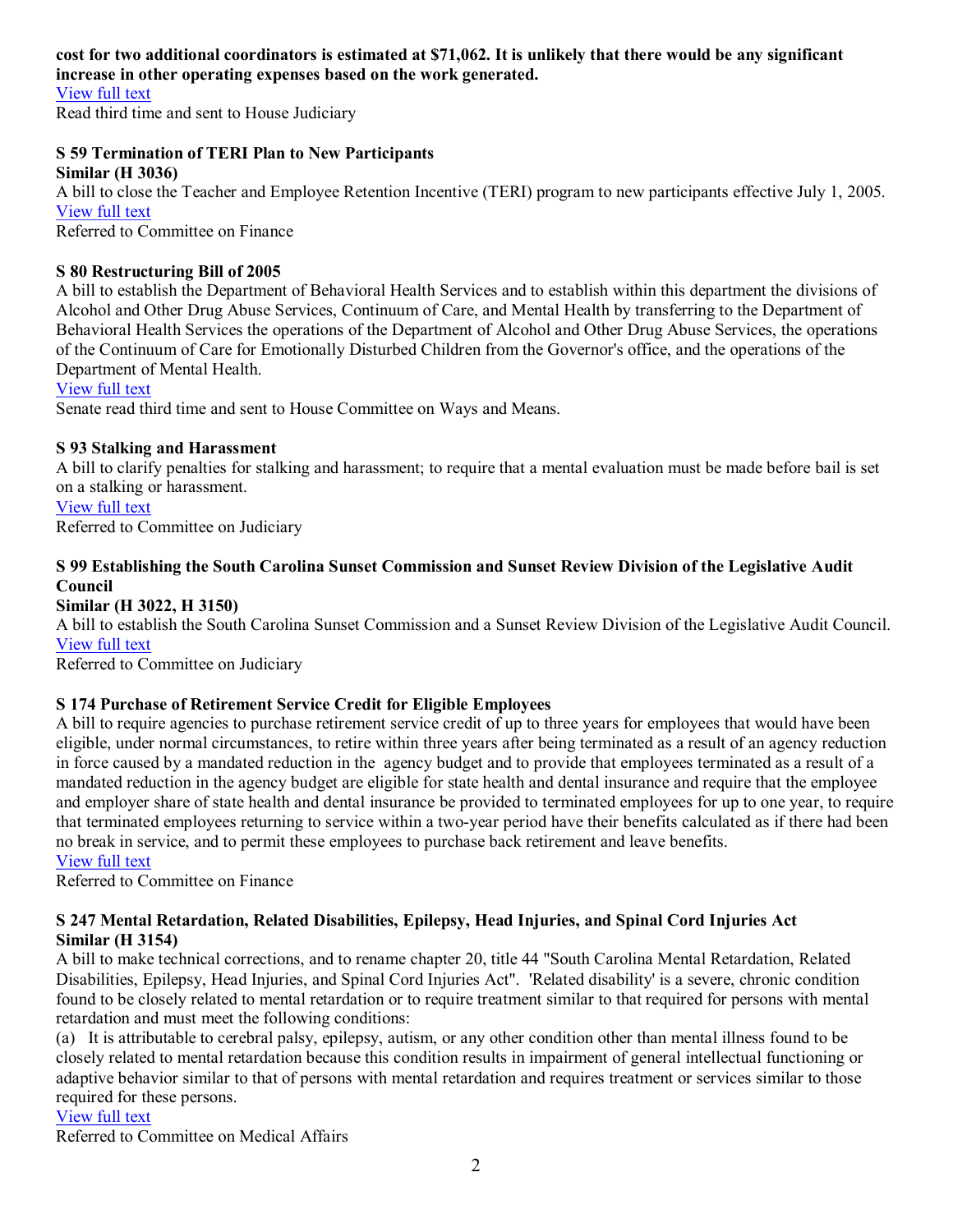#### **S262 Pretrial Intervention Program: Some funding for DMH**

Create the Traffic Diversion Program, to provide that each solicitor has the authority to establish a program for persons who commit traffic-related offenses punishable by a fine or loss of points. With .65% going to the Department of Mental **Health** 

[View](http://www.scstatehouse.net/sess116_2005-2006/bills/262.htm) full text

Senate Committee report: Majority favorable with amendments, minority unfavorable Judiciary

#### **S 305 Medicaid Modernization Act**

A bill to establish the Office of Behavioral Health Services within DHEC, which would include DMH and abolish the Mental Health Commission. [View](http://www.scstatehouse.net/sess116_2005-2006/bills/305.htm) full text

Read three times in both House and Senate. Now in Conference Committee

#### **S 344 DSS, Education Department and Interagency System of Care for Emotionally Disturbed Children**

A bill to specify that the Department of Education and the Department of Juvenile Justice are among the agencies responsible for developing this system, to specify that the goal of the system is to support children who are at risk for placement in an out-of-home treatment setting, and to further clarify the responsibilities of the system; and to clarify the payment method for the Department of Education's share of costs for children in the system.

[View](http://www.scstatehouse.net/sess116_2005-2006/bills/344.htm) full text

Referred to Committee on Judiciary

#### **S 350 License plates' fees to go to SCDMH**

#### **Similar (S 329, H 3382)**

Relating to motor vehicle registration and licensing to provide that the Department of Motor Vehicles shall issue "Choose Life" special license plates and to provide for the distribution of fees collected for these special license plates to the South Carolina Department of Mental Health to use for counseling post abortion trauma in females who have had abortions. [View](http://www.scstatehouse.net/sess116_2005-2006/bills/350.htm) full text

Referred to Committee on Transportation

#### **S 357 Retirement**

A bill relating to retirement and early retirement, calculation of retirement benefits, survivors' annuities, death benefits, and service purchase for purposes of the South Carolina Retirement System to increase from twenty-eight to thirty years the service credit required for a member of that system to retire at any age without a reduction in benefits and to make the appropriate conforming amendments.

#### [View](http://www.scstatehouse.net/sess116_2005-2006/bills/357.htm) full text

Referred to Committee on Finance

#### **S 505 Delete the Division of Veterans' Affairs from Governor's Office Similar (H 3668)**

A bill to delete the Division of Veterans' Affairs as a division of the Governor's Office and to provide that the division shall become a separate and autonomous department of state government. This bill provides that SCDMH will continue to operate veterans' homes.

[View](http://www.scstatehouse.net/sess116_2005-2006/bills/505.htm) full text

Referred to Committee on Judiciary

#### **S 601 Create SC Parole and Pardon Authority**

A bill to amend SECTION 20, Section 24-23-30(3) and (4) of the 1976 Code to read: "(3) a contract rehabilitation services program whereby private and public agencies, such as including, but not limited to, the Department of Vocational Rehabilitation, the Department of Mental Health, and the various county commissions on alcohol and drug abuse, provide diagnostic and rehabilitative services to offenders who are under the board's South Carolina Parole and Pardon Authority's jurisdiction.

#### [View](http://www.scstatehouse.net/sess116_2005-2006/bills/601.htm) full text

Senate Committee Report: Majority favorable, minority unfavorable Corrections and Penology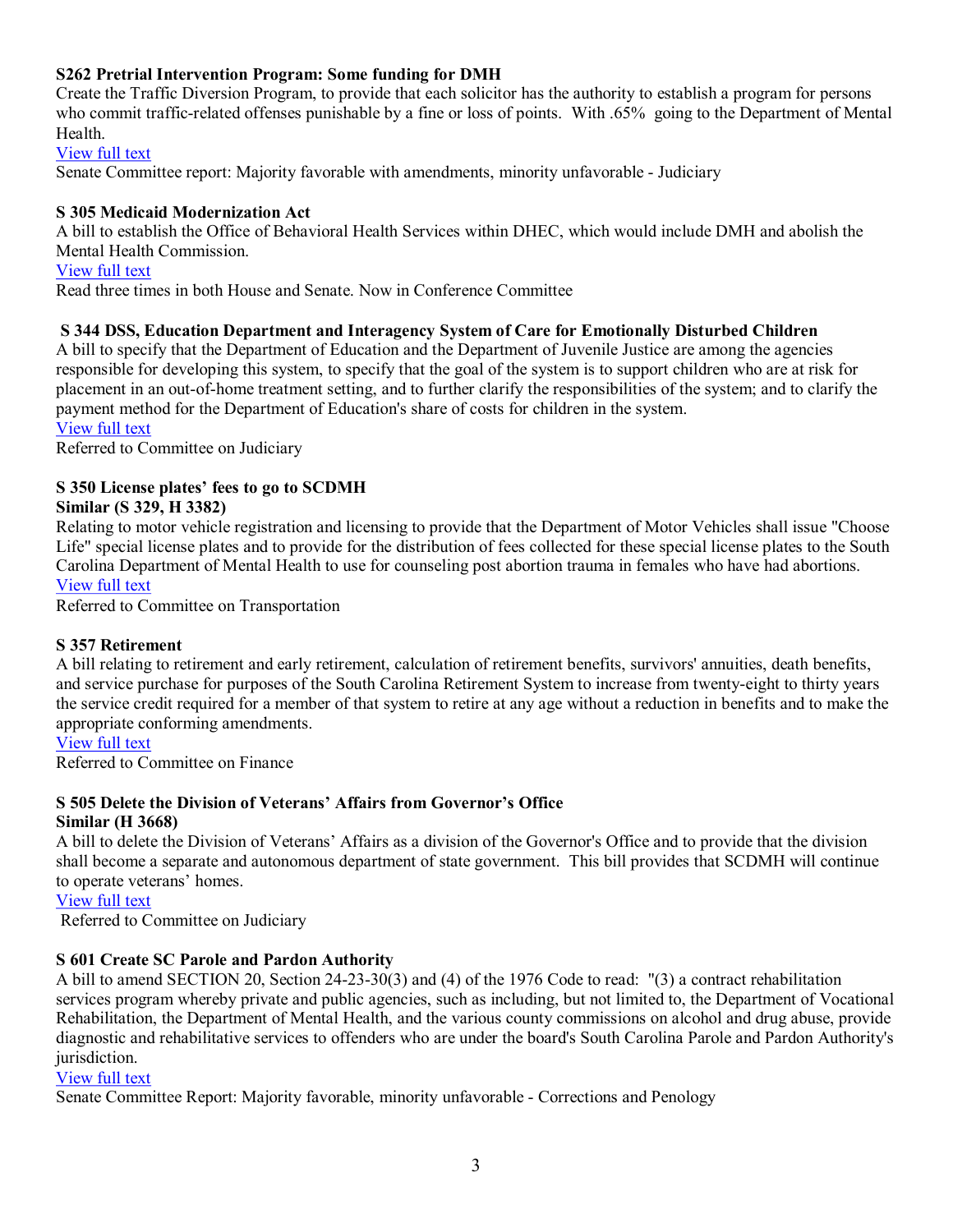#### **S 683 Seclusion and Restraint**

A bill relating to the use of restraints and seclusion on patients committed to the Department of Mental Health. Authorizes "licensed independent practitioners" to authorize use of restraint/seclusion in a mental health or alcohol/drug facility. This is in addition to the attending or on-call physician.

[View](http://www.scstatehouse.net/sess116_2005-2006/bills/683.htm) full text

Referred to Committee on Medical Affairs

#### **S 684 Immunity from Civil and Criminal Actions**

A bill relating to persons immune from liability for lawfully releasing or discharging a patient from the Department of Mental Health. Expands immunity from civil or criminal action involving release/discharge of mental health patients to include licensed physician, healthcare provider, designated examiner, interested person or law enforcement officer. [View](http://www.scstatehouse.net/sess116_2005-2006/bills/684.htm) full text

Referred to Committee on Medical Affairs

#### **S 685 DMH Technical Changes**

DMH's "technical changes", mainly relating to word usage. [View](http://www.scstatehouse.net/sess116_2005-2006/bills/685.htm) full text Referred to Committee on Medical Affairs

#### **S 686 Homeshare Enhanced Respite Exemption**

To permit a DMH Homeshare Enhanced Respite program serving no more than two persons for no more than 14 consecutive days to be exempt from a DHEC license requirement regarding Community Residential Care Facilities. [View](http://www.scstatehouse.net/sess116_2005-2006/bills/686.htm) full text

Referred to Committee on Medical Affairs

#### **S 881 Examination for Licensee Adjudged Mentally Ill Similar (H 3784)**

A bill relating to the practice of physicians, surgeons, and osteopaths, so as to provide for a licensee who has been adjudged mentally ill; provide for a professional competency, mental, or physical examination and the confidentiality of the examination.

[View](http://www.scstatehouse.net/sess116_2005-2006/bills/881.htm) full text

Referred to Committee on Medical Affairs

#### **S 1002 Payment of Costs by Prisoners**

A bill relating to the payment of certain cost by prisoners, so as to authorize a booking fee to be collected from prisoners when incarcerated in a detention facility, as a result of a mental health hold.

#### [View](http://www.scstatehouse.net/sess116_2005-2006/bills/1002.htm) full text

Referred to Committee on Corrections & Penology

#### **S 1110 Proceeds of Land Sales to SCDMH**

A bill to provide that South Carolina State Hospital property owned or held by the Department of Mental Health that is not in use may be sold or leased, to create a special trust fund for the deposit of proceeds from the sale or lease of such property, to provide that these funds must be used to replace adult long-term hospitalization services and forensic services, and to prohibit the department from using these funds to supplant its current level of appropriated funding. [View](http://www.scstatehouse.net/sess116_2005-2006/bills/1110.htm) full text

Referred to Committee on Finance

#### **S 1116 Establish Special Investigations Unit in SLED**

A bill to establish the Special Investigations Unit within SLED to investigate abuse, neglect, and exploitation of vulnerable adults and vulnerable adult fatalities instead of being investigated by the Long Term Care Ombudsman's Office; and to provide that all deaths involving a vulnerable adult in a facility operated by or contracted with the SCDMH and DDSN, their contractors or a disabilities board established pursuant to Section 44-20-375 must be referred to the Special Investigations Unit in accordance with Article 5.

#### [View](http://www.scstatehouse.net/sess116_2005-2006/bills/1116.htm) full text

Referred to Committee on Judiciary. Favorable with amendment.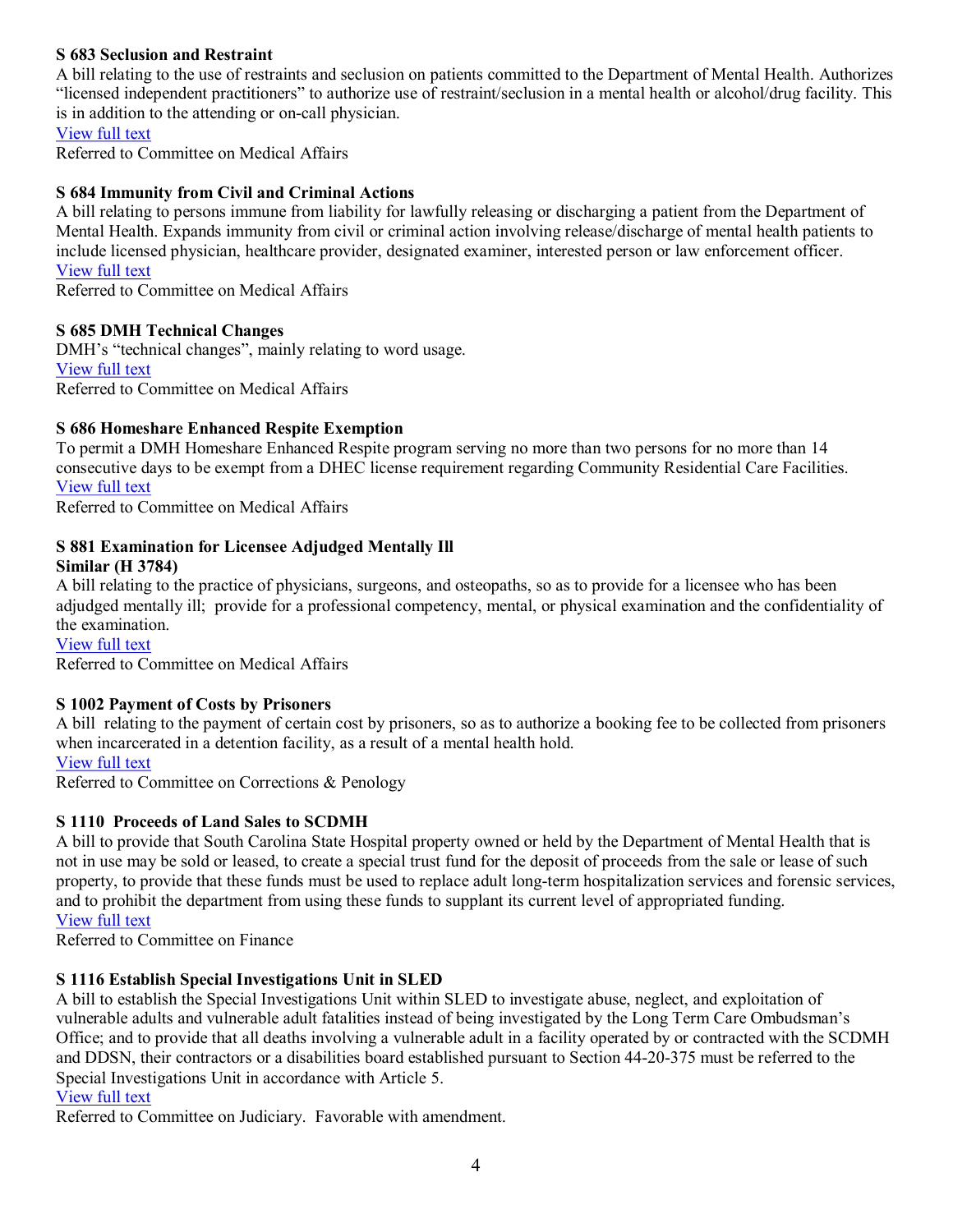#### **S 1137 "Nurse Faculty Scholars Act"**

C) The Nurse Manpower Utilization Advisory Committee to the South Carolina Center for Professional Nurse Retention and Recruitment is established and comprised of the director or a designee of:

(1) the Department of Health and Environmental Control;

(2) the Department of Health and Human Services;

(3) the Department of Mental Health;

[View](http://www.scstatehouse.net/sess116_2005-2006/bills/1137.htm) full text

Referred To Committee on Medical Affairs

#### **S 1153 Criminal Sexual Conduct with Minors**

A bill to require the Department of Mental Health to establish a certification process for sex offender treatment providers and to provide that sex offender treatment ordered by the court or provided by the state must be provided by a certified treatment provider; and to provide that the Department of Mental Health convene a committee to study the Sexually Violent Predator Act to review and evaluate the operation and effectiveness of the Act and submit a report and recommendations to the General Assembly before January 1, 2008.

[View](http://www.scstatehouse.net/sess116_2005-2006/prever/1153_20060216.htm) full text.

Referred to Committee on Judiciary.

# **House Bills**

#### **H 3009 South Carolina Restructuring Act of 2005**

A provision of this bill makes the Lieutenant Governor's Office, Division on Aging, not the SCDMH, responsible for oversight of the Veterans' Administration Nursing Homes.

[View](http://www.scstatehouse.net/sess116_2005-2006/bills/3009.htm) full text

Referred to Committee on Ways and Means

#### **H 3013 Medical Malpractice and Patient Safety Reform Act**

To establish the medical claims review office within the Department of Insurance to review claims for damages allegedly resulting from medical malpractice and to establish the powers, duties, and procedures of this office. [View](http://www.scstatehouse.net/sess116_2005-2006/bills/3013.htm) full text

Referred to Committee on Judiciary

#### **H 3022 Establishing the South Carolina Sunset Commission**

#### **Similar (S 99, H 3150)**

A bill to establish the South Carolina Sunset Commission and a Sunset Review Division of the Legislative Audit Council. [View](http://www.scstatehouse.net/sess116_2005-2006/bills/3022.htm) full text

Referred to Committee on Ways and Means

#### **H 3028 Establishing the Mobility Development Authority as a Division within the State Budget and Control Board.**

A bill to delete the Mass Transit Division. All public transportation duties, responsibilities, and funding of the State Department of Social Services, the State Department of Mental Health, the South Carolina Department of Disabilities and Special Needs, and the State Department of Health and Human Services are devolved upon the Mobility Development Authority.

[View](http://www.scstatehouse.net/sess116_2005-2006/bills/3028.htm) full text

Referred to Committee on Education and Public Works

#### **H 3033 Criminal Sexual Conduct Penalties**

A bill relating to criminal sexual conduct and the penalties imposed. [View](http://www.scstatehouse.net/sess116_2005-2006/bills/3033.htm) full text Referred to Committee on Judiciary

#### **H 3035 TERI Program and Unused Annual Leave Lump Sum Payment**

A bill to say that a TERI participant is not eligible to receive a lump-sum payment for unused annual leave earned while participating in the TERI program. [View](http://www.scstatehouse.net/sess116_2005-2006/bills/3035.htm) full text Referred to Committee on Ways and Means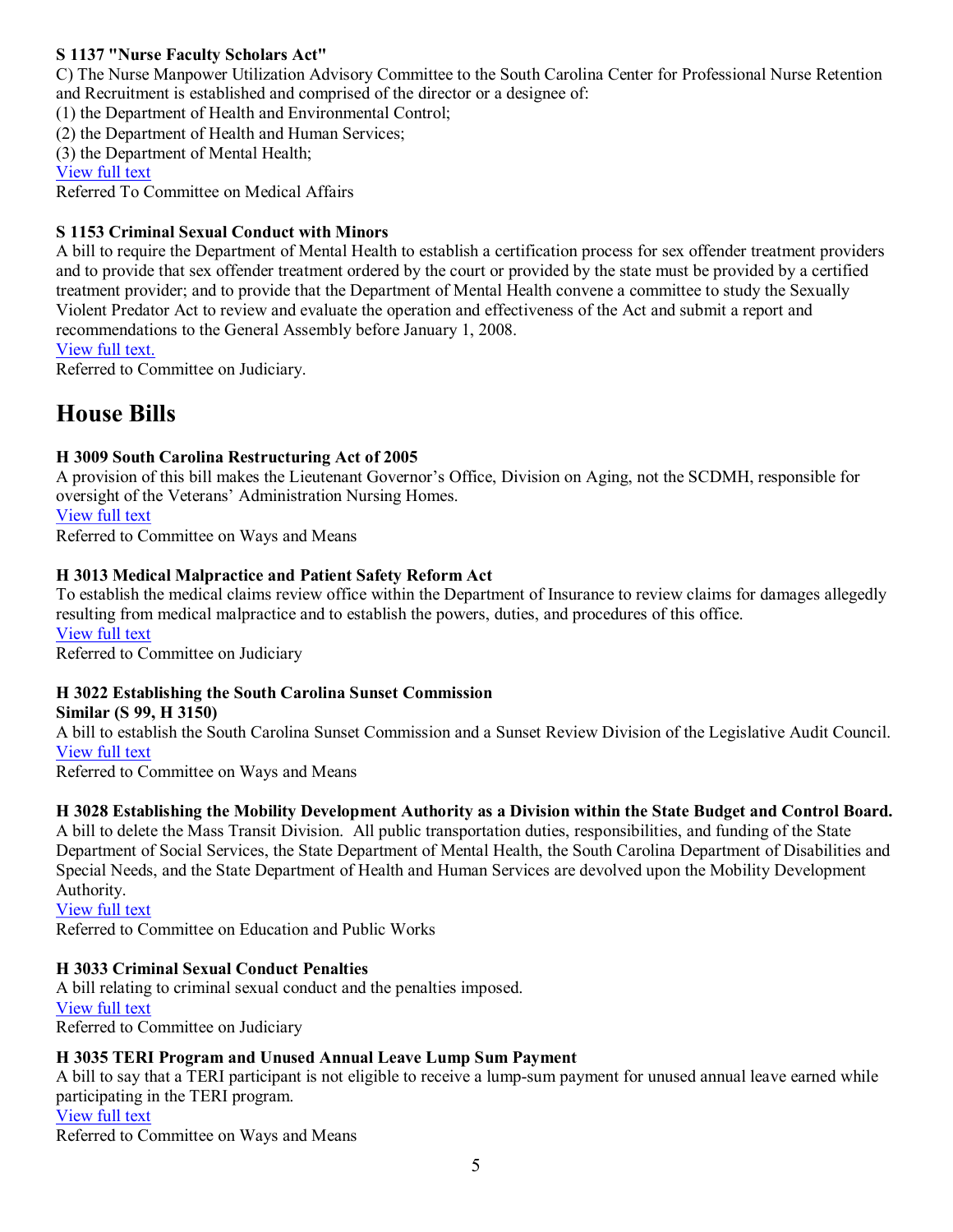#### **H 3036 Terminating the TERI Program to New Participants**

**Similar (s 0059)** A bill to close the TERI program to new participants effective July 1, 2005. [View](http://www.scstatehouse.net/sess116_2005-2006/bills/3036.htm) full text Referred to Committee on Ways and Means

#### **H 3059 Training Program for Patient Assistants in Nursing Homes**

A bill to authorize a patient assistant to provide feeding and hydration services to patients in nursing homes under the onsite supervision of a licensed healthcare professional if the assistant has successfully completed a training program and competency evaluation conducted by the nursing home.

[View](http://www.scstatehouse.net/sess116_2005-2006/bills/3059.htm) full text

Referred to Committee on Medical, Military, Public and Municipal Affairs

#### **H 3089 Definition of Governmental Health Care Facility**

A bill relating to definitions of terms in the tort claims act, to include in the definition of "governmental health care facility" a nursing home that provides services through Medicaid, Medicare, or by contract with the Veterans' Administration and those services constitute at least twenty-five percent of the gross revenue. [View](http://www.scstatehouse.net/sess116_2005-2006/bills/3089.htm) full text

Referred to Committee on Medical, Military, Public and Municipal Affairs

#### **H 3090, Civil Lawsuit Protection for Those Who Prescribe FDA Approved Drugs**

A bill to provide civil lawsuit protection for physicians, optometrists, nurse practitioners, and physician assistants who prescribe FDA approved drugs. [View](http://www.scstatehouse.net/sess116_2005-2006/bills/3090.htm) full text

Referred to Committee on Judiciary

#### **H 3099 Inclusion of Magistrate's Court in Determination of Capacity to Stand Trial**

A bill relating to the determination of capacity to stand trial of persons charged with a crime or civil contempt, to provide that this provision applies to magistrates' court.

[View](http://www.scstatehouse.net/sess116_2005-2006/bills/3099.htm) full text

Referred to Committee on Judiciary

#### **H 3121 Review of Medicaid Reimbursement Rates**

A bill to require the Department of Health and Human Services to review Medicaid reimbursement rates annually and adjust these rates to equal at least ninety percent of Medicare reimbursement rates for like services. [View](http://www.scstatehouse.net/sess116_2005-2006/bills/3121.htm) full text

Referred to Committee on Ways and Means

#### **H 3135 State of Emergency Absences by State Employees**

A bill to provide that an absence from work by a state employee solely due to a workplace closing or staffing reduction ordered by the Governor in the declaration of a state of emergency is not considered an absence for purposes of annual or other categories of leave allowed state employees.

[View](http://www.scstatehouse.net/sess116_2005-2006/bills/3135.htm) full text

Referred to Committee on Ways and Means

#### **H 3150 South Carolina Sunset Commission Similar (S 99, H 3022)**

A bill to establish the South Carolina Sunset Commission and a Sunset Review Division of the Legislative Audit Council. [View](http://www.scstatehouse.net/sess116_2005-2006/bills/3150.htm) full text

Referred to Committee on Judiciary

#### **H 3154 Mental Retardation, Related Disabilities, Epilepsy, Head Injuries, and Spinal Cord Injuries Act Similar (S 247)**

A bill relating to persons with mental retardation, related disabilities, head injuries, and spinal cord injuries, so as to also apply this chapter to persons with epilepsy, to conform references throughout the chapter, to make technical corrections,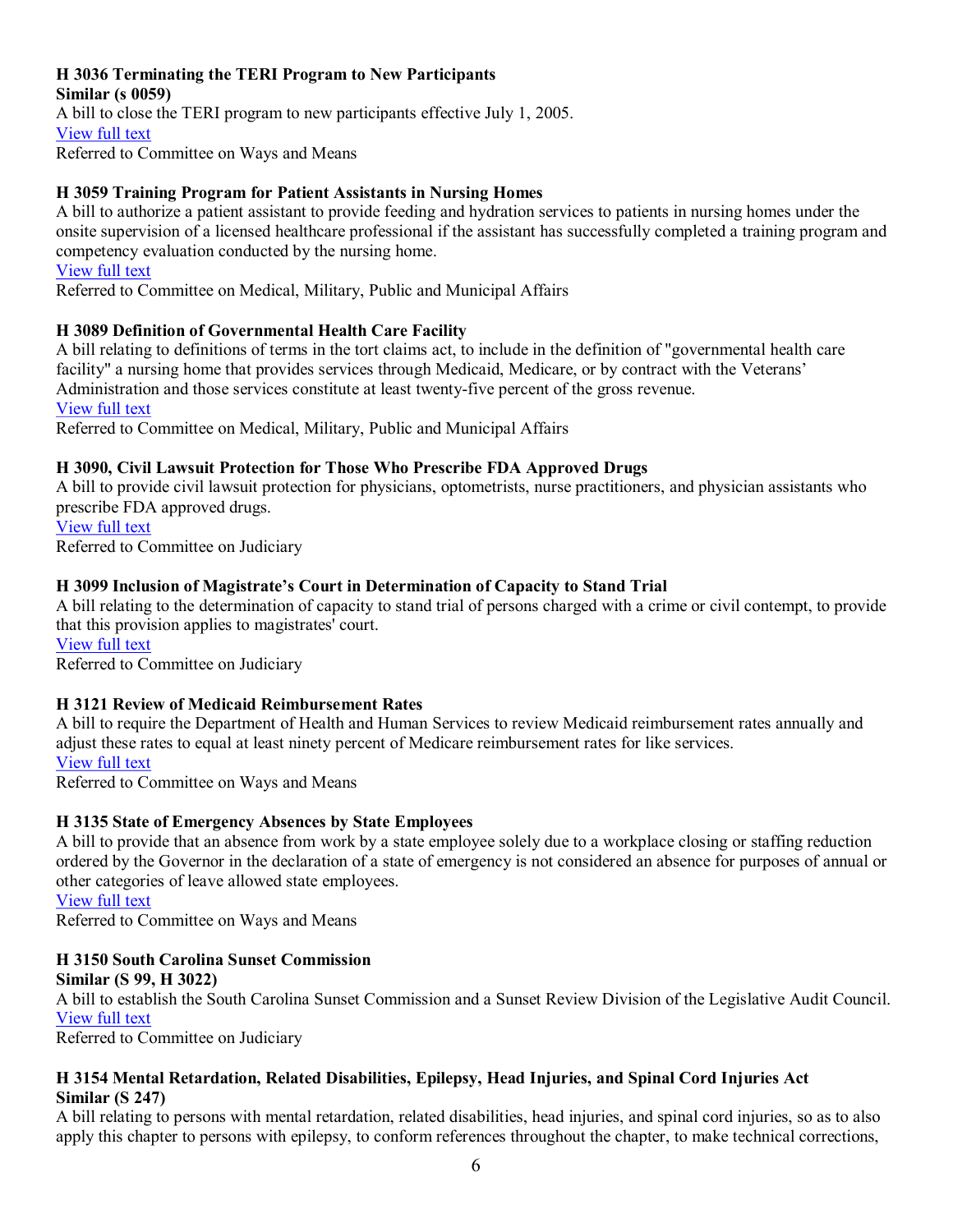and to rename chapter 20, title 44 "South Carolina Mental Retardation, Related Disabilities, Epilepsy, Head Injuries, and Spinal Cord Injuries Act". [View](http://www.scstatehouse.net/sess116_2005-2006/bills/3154.htm) full text

Referred to Committee on Medical, Military, Public and Municipal Affairs

#### **H 3194 Increase Cigarette Tax**

A bill to impose an additional license tax on each cigarette subject to the license tax on cigarettes in an amount equal to 1.5 cents on each cigarette, to establish the health care and prevention fund to receive the revenue of this tax and provide for the use of this fund for public health purposes, designating certain agencies and programs as recipients. [View](http://www.scstatehouse.net/sess116_2005-2006/bills/3194.htm) full text

Referred to Committee on Ways and Means

#### **H 3214 Establishing the Joint Legislative Oversight Committee on Medicaid and Health Care**

A bill to establish the joint legislative oversight Committee on Medicaid and Health Care and to review the state Medicaid plan.

[View](http://www.scstatehouse.net/sess116_2005-2006/bills/3214.htm) full text Referred to Committee on Ways and Means

#### **H 3218 Establishing the State Office of Medicaid and Health Care Audits**

A bill to establish the state Office of Medicaid and Health Care audits for the Department of Health and Human Services. [View](http://www.scstatehouse.net/sess116_2005-2006/bills/3218.htm) full text

Referred to Committee on Ways and Means

#### **H 3219 Establishing the Department of Information Technology for Health and Human Services Agencies, including SCDMH**

A bill to establish the Department of Information Technology for Health and Human Services. [View](http://www.scstatehouse.net/sess116_2005-2006/bills/3219.htm) full text Referred to Committee on Ways and Means

#### **H 3287 Enacting the Medicaid Accountability and Improvement Act**

A bill to specify Medicaid eligibility determination criteria. [View](http://www.scstatehouse.net/sess116_2005-2006/bills/3287.htm) full text Referred to Committee on Ways and Means

#### **H 3566 72 Hour Supply of Medications**

#### **Similar (H 3630)**

A bill to require a hospital to give patients being discharged from the emergency room, the option of receiving a seventytwo hour supply of any medications being prescribed.

#### [View](http://www.scstatehouse.net/sess116_2005-2006/bills/3566.htm) full text

Referred to Committee on Medical, Military, Public and Municipal Affairs

#### **H 3630 72 Hour Supply of Medications**

#### **Similar (H 3566)**

To require a hospital to give patients being discharged from the Emergency Room, the option of receiving at least a twenty-four hour supply of any medications being prescribed.

[View](http://www.scstatehouse.net/sess116_2005-2006/bills/3630.htm) full text

Referred to Committee on Medical, Military, Public and Municipal Affairs Recalled from committee and debate adjourned until March 21.

#### **H 3668 Delete Division of Veterans' Affairs from Governor's Office Similar (S 505)**

A bill to delete the Division of Veterans' Affairs as a division of the Governor's Office and provide that the division shall become a separate and autonomous department of state government with a governing board to consist of nine persons and a department director appointed by the board.

[View](http://www.scstatehouse.net/sess116_2005-2006/bills/3668.htm) full text

Referred to Committee on Medical, Military, Public and Municipal Affairs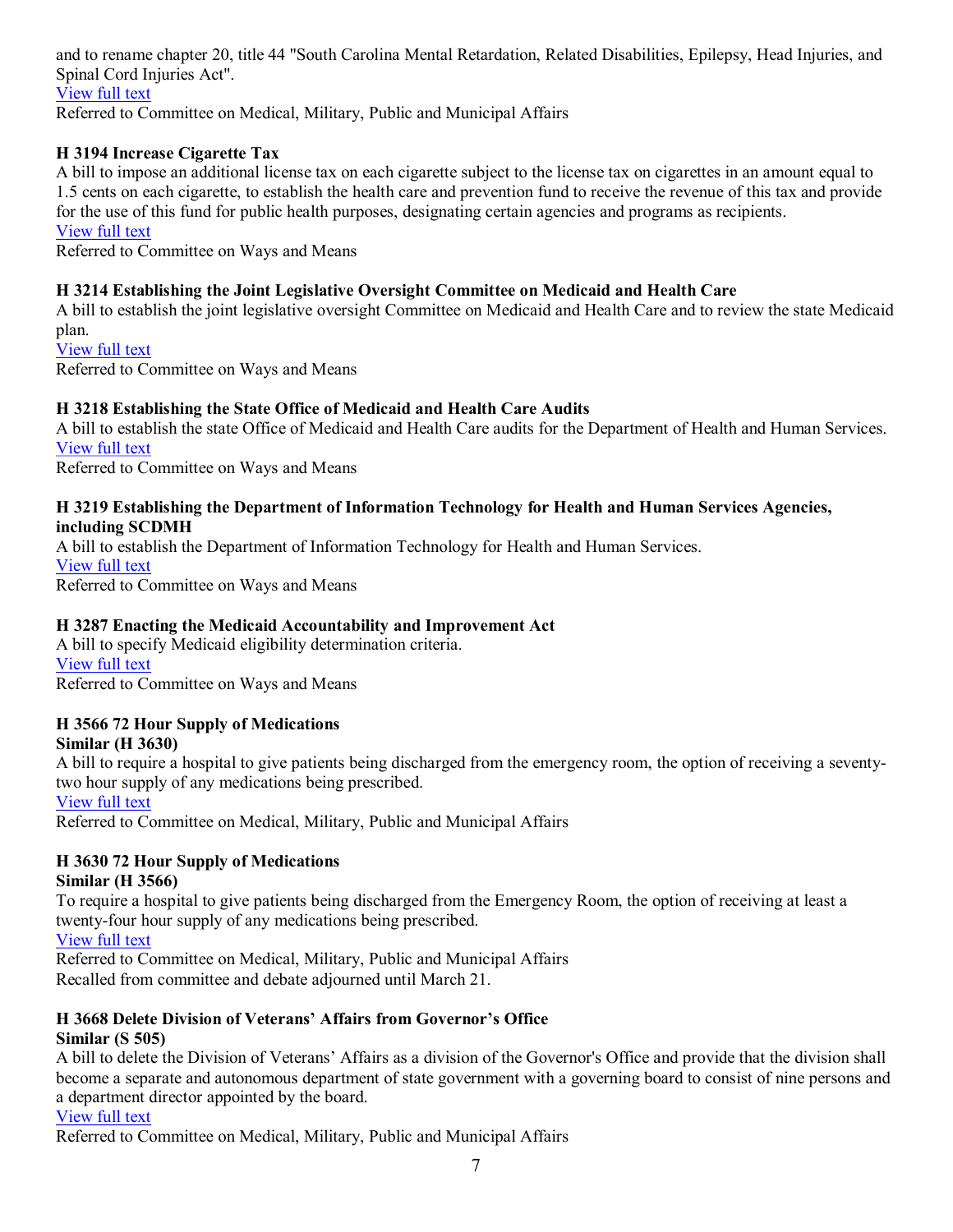#### **H 3729 Establish Health Care Provider Liens**

B) A lien arising under this chapter is subordinate to the subrogation interests of the state Medicaid agency pursuant to Section 43-7-440 and the lien created in favor of the Department of Mental Health pursuant to Section 44-23-1140. [View](http://www.scstatehouse.net/sess116_2005-2006/bills/3729.htm) full text

Referred to Committee on Judiciary

#### **H 3784 Examination for Licensee Adjudged Mentally Ill Similar (S 881)**

Relating to the practice of physicians, surgeons, and osteopaths, to provide for a licensee who has been adjudged mentally ill; provide for a professional competency, mental, or physical examination and the confidentiality of the examination. [View](http://www.scstatehouse.net/sess116_2005-2006/bills/3784.htm) full text

Referred to Committee on Medical, Military, Public and Municipal Affairs

#### **H 4034 Enact "South Carolina Medicaid Accountability and Health And Human Service Agencies Reorganization Act of 2005".**

To Establish the Office of Behavioral Health Services in the Department of Health and Environmental Control and to transfer to this office the Department of Alcohol and Other Drug Abuse Services, the Continuum of Care for Emotionally Disturbed Children, and the Department of Mental Health and to abolish the South Carolina Mental Health Commission. [View](http://www.scstatehouse.net/sess116_2005-2006/bills/4034.htm) full text

Referred to Committee on Ways and Means

#### **H 4191 Create Volunteer Long Term Care Advocate Program**

To create the Volunteer Long Term Care Advocate Program under the Long Term Care Ombudsman program within the department of Health and Human Services. Whereas, the Ombudsman Program is responsible for approximately 39,005 residents in 879 long-term care facilities and is required to investigate complaints in certain facilities operated by or through contract with the Department of Mental Health and the Department of Disabilities and Special Needs. [View](http://www.scstatehouse.net/sess116_2005-2006/bills/4191.htm) full text

Referred to Committee on Medical, Military, Public and Municipal Affairs

#### **H 4194 Health Care Facilities**

Section  $44-7-170(B)$  (2) of the 1976 code is amended to read:

"(2) facilities owned and operated by the South Carolina Department of Mental Health and the South Carolina Department of Disabilities and Special needs, except an addition of one or more beds to the total number of beds of the departments' health care facilities existing on July 1, 1988;"

#### [View](http://www.scstatehouse.net/sess116_2005-2006/prever/4194_20050524.htm) full text

Residing in Committee on Medical, Military Public and Municipal Affairs

#### **H 4383**

A bill relating to the confidentiality, maintenance, and interagency sharing of juvenile records by law enforcement agencies and to juvenile fingerprint records; to share information or records with the DMH for criminal justice purposes without a court order.

[View](http://www.scstatehouse.net/sess116_2005-2006/prever/4383_20060110.htm) full text

Referred to Committee on Judiciary

#### **H 4489 Public School Enrollment Choice**

A bill to provide for the public school Enrollment Choice Program in the public school system of this state. Section 59-62-20 uses the words 'Good Cause'. 'Good Cause' means a change in a child's residence due to a change in parent or guardian's residence, a change in a child's parent's marital status, a change caused by a guardianship or custody proceeding, placement of a child in foster care, adoption, participation by a child in a foreign exchange program, or participation by a child in a substance abuse or mental health treatment program, revocation of a charter school contract, or a set of circumstances consistent with this definition of 'Good Cause'.

#### [View](http://www.scstatehouse.net/sess116_2005-2006/bills/4489.htm) full text

Referred to Committee on Education and Public Works